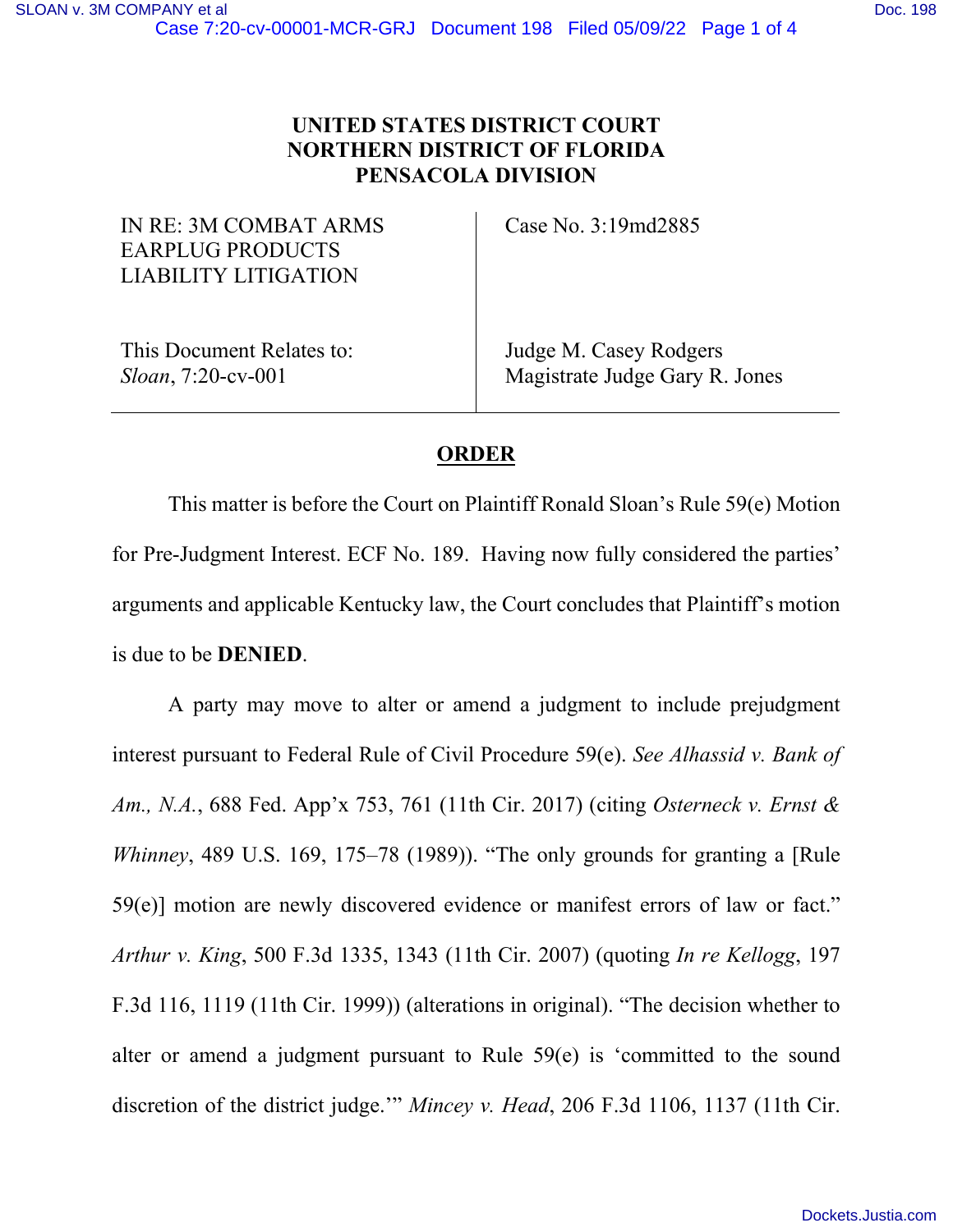2000) (citing *Am. Home Ins. Co. v. Glen Estess & Assocs.*, 763 F.2d 1237, 1238–39 (11th Cir. 1985)).

Here, the Clerk entered judgment in favor of Sloan on all claims, awarding \$15,000,000 in noneconomic compensatory damages, \$40,000,000 in punitive damages, and post-judgment interest. ECF No. 186. Sloan argues that the judgment should be altered to include prejudgment interest on his noneconomic compensatory damages. ECF No. 190. The Court disagrees.

In a diversity case, the availability of prejudgment interest is governed by state law. *See, e.g., SEB S.A. v. Sunbeam Corp.*, 476 F.3d 1317, 1320 (11th Cir. 2007) (quoting *Royster Co. v. Union Carbide Corp.*, 737 F.2d 941, 948 (11th Cir. 1984)). Under Kentucky law, prejudgment interest is required for liquidated claims but is only available for unliquidated claims "in the discretion of the trial court." *Osborn v. Griffin*, 865 F.3d 417, 456 (6th Cir. 2017) (quoting *Hale v. Life Ins. Co.*, 795 F.2d 22, 24 (6th Cir. 1986)) (applying Kentucky law). Personal injury claims for bodily injury and pain and suffering are unliquidated claims because bodily injury and pain and suffering cannot be "determined or calculated . . . prior to" the incident that caused harm. *See id*. (quoting *3D Enters. Contracting Corp. v. Louisville & Jefferson Cty. Metro. Sewer Dist.*, 174 S.W.3d 440, 450 (Ky. 2005)).

While the Kentucky Supreme Court has not answered the question of whether prejudgment interest is available for unliquidated personal injury claims, the court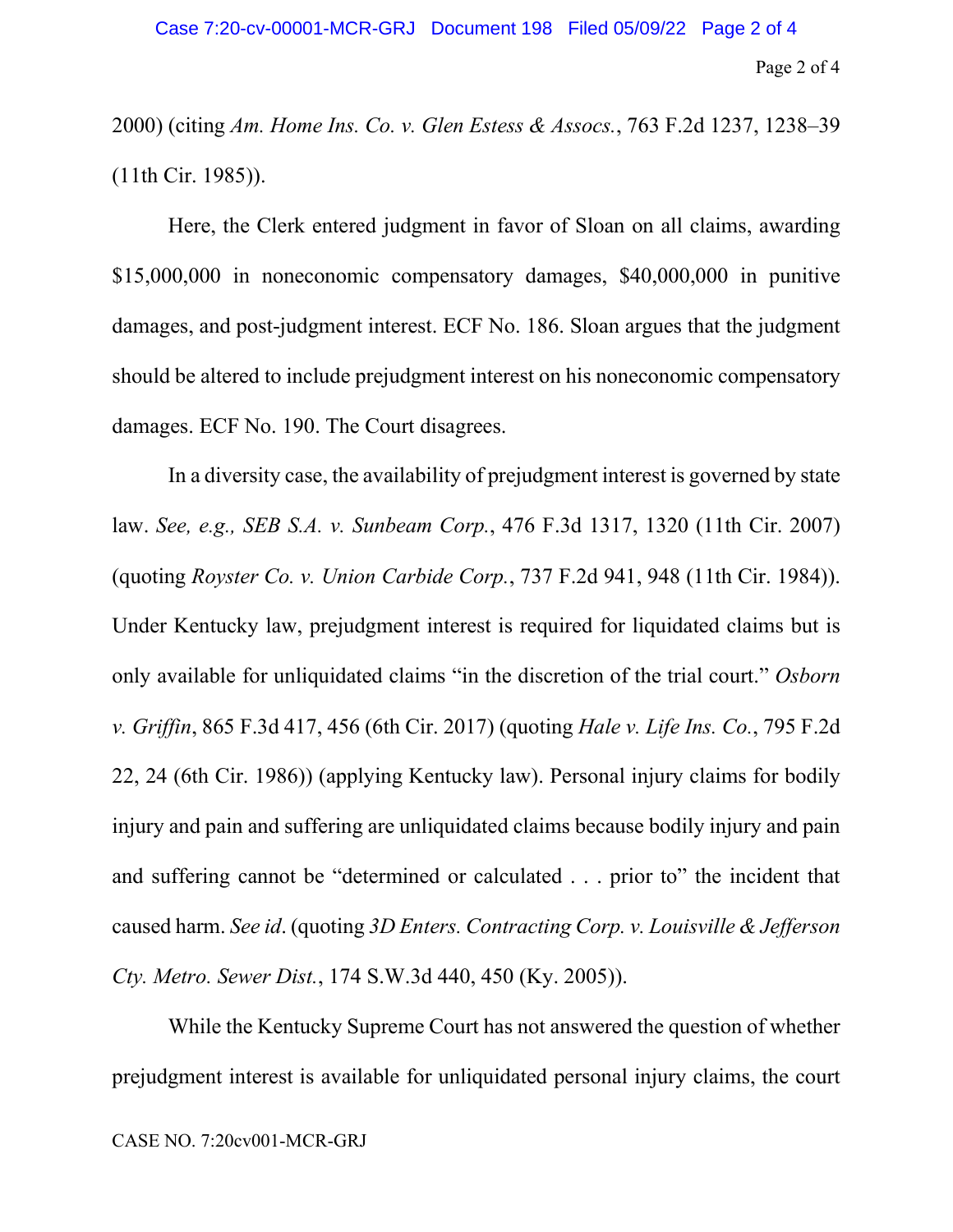has adopted Restatement (Second) of Torts Section 913(1), which allows prejudgment interest for liquidated tort claims "except as stated in Subsection (2)." *See Nucor v. Gen. Elec. Corp.*, 812 S.W.2d 136, 144 (Ky. 1991) (quoting Restatement (Second) of Torts § 913(1) (Am. L. Inst. 1979)). Subsection (2) states that "[i]nterest is not allowed upon an amount found due for bodily harm, for emotional distress or for injury to reputation." Restatement (Second) of Torts  $\S913(2)$  $\S913(2)$  $\S913(2)$ . Absent binding precedent to the contrary<sup>1</sup> and considering that the Kentucky Supreme Court has already adopted Section 913(1), which explicitly mentions "Subsection (2)," the Court finds that the Kentucky Supreme Court would similarly adopt Section 913(2) if given the opportunity, disallowing prejudgment interest for unliquidated personal injury claims under Kentucky law. Since all of Sloan's claims are unliquidated personal injury claims, the Court will not alter the judgment to include prejudgment interest.

Accordingly, Sloan's Rule 59(e) Motion for Pre-judgment Interest, ECF No. 189, is **DENIED**.

<span id="page-2-0"></span><sup>&</sup>lt;sup>1</sup> The only personal injury case Sloan cites is *Countryway Ins. Co. v. Oakes*, an unpublished appellate court decision that provides no guidance on whether prejudgment interest is available for unliquidated personal injury claims. *See* 2010 WL 2787915, at \*2, \*6 (Ky. App. July 16, 2010) (affirming a trial court's order to change the date of prejudgment interest from the date of the verdict to the date of the final judgment). It is unclear from *Oakes* whether the trial court even granted prejudgment interest for the noneconomic damages portion of the jury's award because the issue was not presented on appeal. *See id*. at \*2. Therefore, the Court finds this case unpersuasive in determining how the Kentucky Supreme Court would rule.